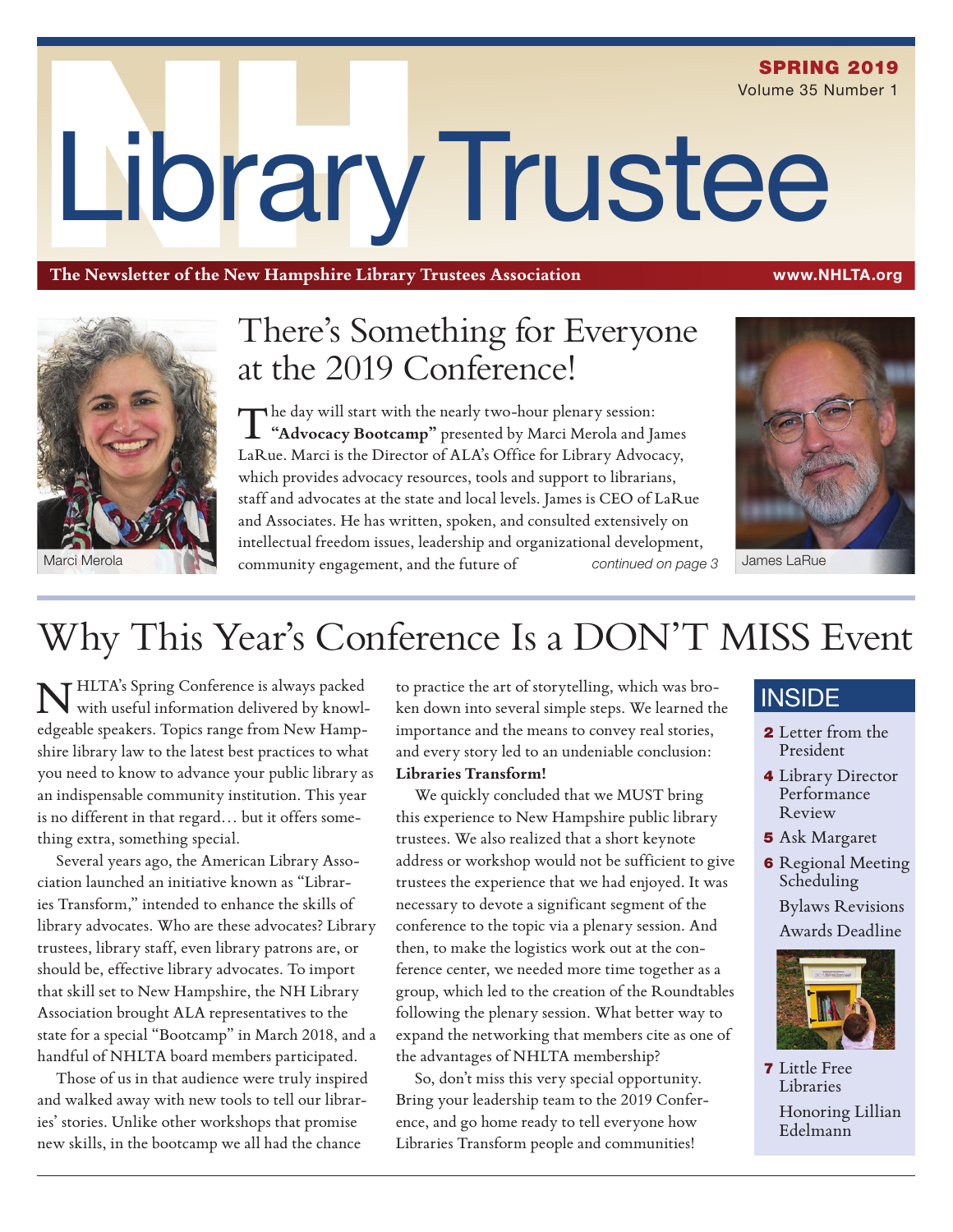# Letter from the President . . .

# Affordable, Fun, and Meeting Needs: How Libraries Can Transform Lives



Mary Castelli NHLTA President

How can libraries transform lives and thrive? This year's NHLTA's annual conference keynote speakers will engage us in a lively discussion of advocacy at the local level.

Promoting a thriving relationship between libraries and communities through partnerships is one key to sparking positive change. It also is a way to effectively advocate for the library.

Libraries partner with local organizations to get quality programming inexpensively. One library teamed with an area theatre group to offer show previews, pre-performance lectures, and meet-thecast opportunities. The theatre and the library both benefitted. Others partner with local artists and art councils to mount regular library exhibits. Libraries collaborate with local writers and organizations, inviting poets and other writers in to read their work, spurring area writers on to further creative accomplishments. Cultural enrichment tied to local artists is a win-win!

Library collaborations can take many shapes, like helping retired adults by offering on-line classes and access to on-going events such as genealogy projects. Libraries frequently work with local educational institutions or with local IT talents to offer technological assistance to patrons, meeting local and library needs at minimal expense.

Library partnerships work with immigrant groups to build literacy, and to connect with schools and home schoolers to build young readers' confidence and skills. These collaborations form natural community relationships, build life-long library lovers from early years and bring families into the library. Expanding summer educational programs at the library can halt "summer slide." For poorer students the learning gap often grows over the summer. An effective alliance between libraries and schools can make a big difference in a young person's life!

Libraries have also confronted hunger and food insecurity in their community, working with community partners to support school children who

otherwise endure hunger between Friday's school lunch and Monday's free school breakfast with programs such as *End 68 Hours of Hunger*.

New Hampshire public libraries already work together via voluntary area cooperatives that reduce costs by sharing resources, circulating DVD's and books among the participating libraries. Some neighboring libraries have taken this idea further and acted together to jointly run Memory Cafés for seniors and caregivers, when going it alone might be too taxing on limited resources.

How can libraries successfully collaborate with community partners? Tech Soup for Libraries offers some great tips.

- Assess local needs. How can you meet your community's needs? To evaluate this, conduct focus groups, organize meetings with local officials, survey local desires and needs through conversations with patrons and with those who don't use the library.
- Identify local groups and potential community partners. Build on existing relationships. Consider joining or having a representative be a liaison to existing groups. Include those who are well-connected to your community in your collaborative effort.
- Focus on a specific project or issue.
- Use clear communications. What are the roles and responsibilities in the project? Depending on the project, is it appropriate to create a memorandum of understanding, with milestones and a timeline? Have regular meetings to stay on track and address issues as they arise.

Libraries that collaborate save money while building community relationships and local support for their libraries!

Mary Castelli

Mary Castelli NHLTA President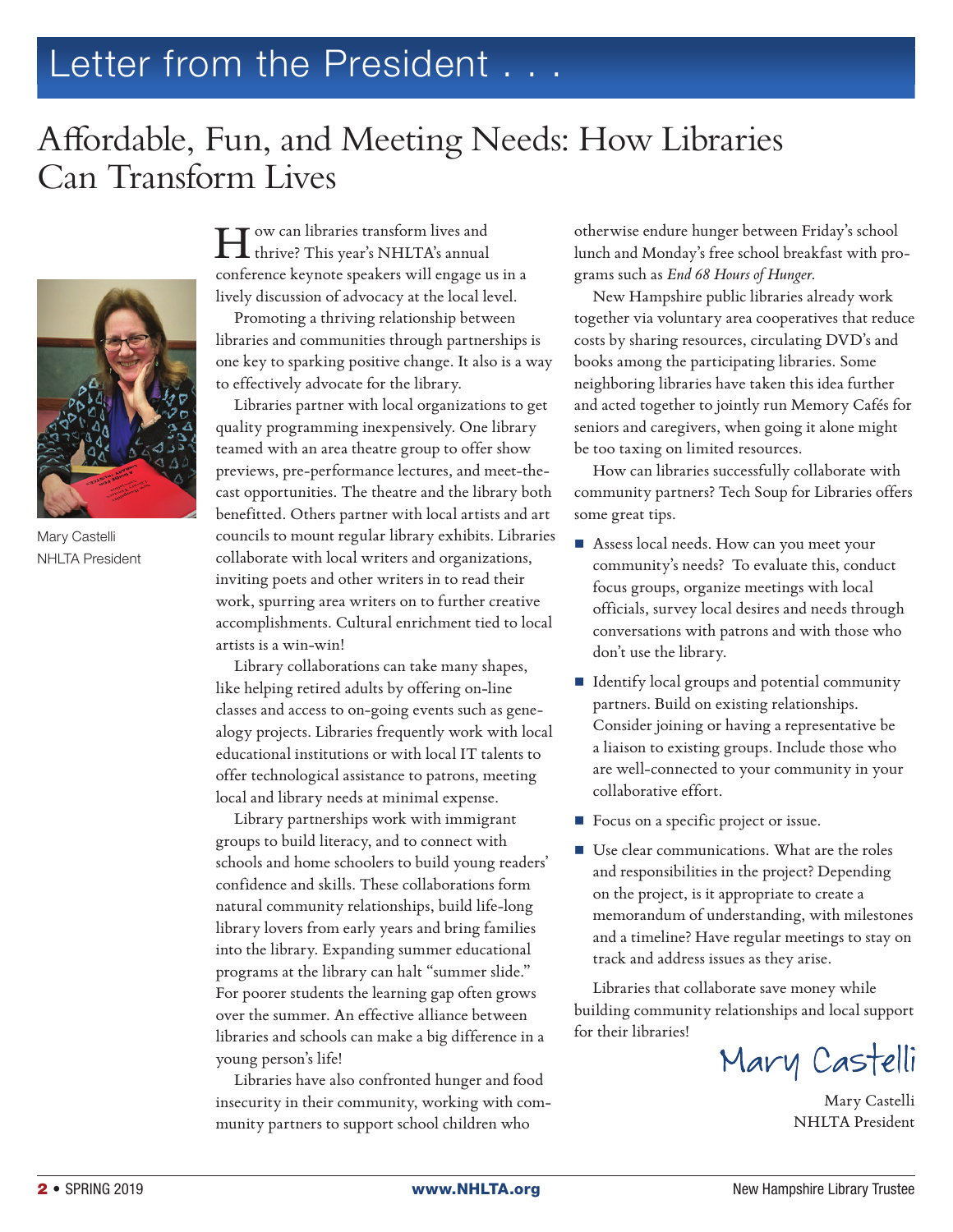### Something for Everyone at the 2019 Conference

*continued from page 1*

libraries. Discussion of advocacy will continue at the Roundtable Sessions (topics to be discussed will be selected by participating trustees when they send in their registrations).

After the lunch break, the conference will continue with two sessions of five workshops each. New trustees take note – as always, there are classes specifically recommended for you: **Orientation Highlights, How to Run an Effective Meeting, Teamwork at the Top** and Margaret Byrnes' **Getting to Know the Library RSAs**.

Marci Merola and James LaRue will continue the morning's session in **Libraries Transform**, which will afford attendees the opportunity to further develop their advocacy roles in a smaller, interactive session. **Space Analysis and Renovation** will discuss the transformation of library space, while **Personal Safety in Today's Environment** addresses this topic of growing concern, even in small libraries. **Developing a Strategic Plan** is always a popular topic – the focus of this workshop will be using surveys to find out what your community wants. In **Communications and Marketing for a Successful Capital Campaign**, Peterborough Library's Chief Librarian Corinne Chronopoulos will share how they ran their \$8 million capital campaign, which included town support for a \$3 million warrant article. We'll also address a frequently underserved population in **Serving Teens is Hard but Vital**.

Conference brochures are mailed out in early March; as always, we recommend you register online at www.NHLTA.org.

### PARKING

A parking garage is located adjacent to the DoubleTree by Hilton Manchester Downtown. With ticket validation, parking fees are \$6 per vehicle. Attendees staying overnight at the hotel may park overnight for \$12 per vehicle. To validate your parking ticket, you MUST bring your parking ticket with you into the hotel to be validated at the Conference Registration Area located in the Assembly Area.

# **Libraries Transform**

### 2019 Spring Conference & Annual Meeting

May 29, 2019

DoubleTree by Hilton Manchester Downtown 700 Elm St, Manchester, NH (formerly The Manchester Downtown Hotel)

### Plenary Session 9–10:50 a.m. Advocacy Bootcamp

### Roundtable Sessions 11-11:40 a.m.

- **A.** Building Maintenance
- **B.** Friends Groups
- **C.** Fundraising
- **D.** Innovative Programming
- **E.** Library Policies
- **F.** Small Libraries (Below 2500 Pop.).
- **G**. Small Libraries (Above 2500 Pop.)
- **H.** Social Media
- **I.** State Library Update
- **J.** Technology

### Workshops 1-5: 12:50–2:05 p.m.

- **Crientation Highlights**
- **Example 2** Libraries Transform: Building on the Momentum and Resources of ALA's Advocacy Campaign
- How to Run an Effective Meeting (and Comply with the Right-To-Know Law)
- **Space Analysis and Renovation**
- **Personal Safety in Today's Environment**

### Workshops 6-10: 2:15–3:30 p.m.

- Teamwork at the Top: The Library Director/Trustee **Relationship**
- Strategic Planning: How to Survey & Follow-Up
- Getting to Know the Library RSAs
- Serving Teens Is Hard But Vital
- Communications and Marketing for a Successful Capital Campaign

#### PREMIER SPONSOR

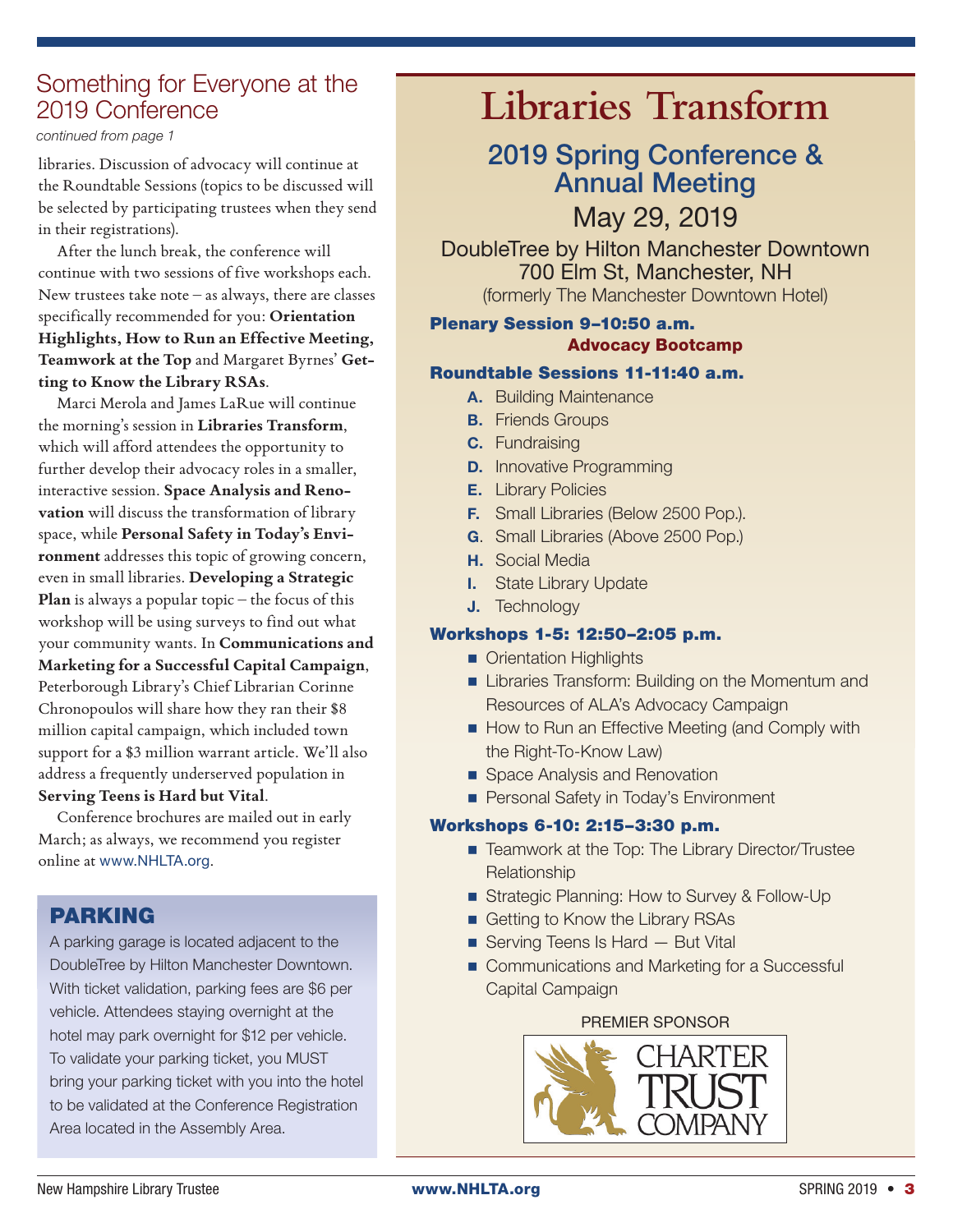# Reviewing the Performance of Your Library Director

### The Trustee/Library Director Relationship

Last November, 40 trustees convened in Concord for a lively workshop<br>Land discussion on the employer/employee relationship of trustees and the Library Director. The program covered the job description, the evaluation process, hiring a new director, and understanding and respecting the role of trustees versus that of the director. In addition, many sample forms, checklists, and other materials have been posted to the NHLTA website. Go to www.NHLTA.org, click on Conferences and Workshops, then Resources to check out the helpful tools.

In the last issue of the Library Trustee, we discussed creating a library director job description. The article below is the second in the series.

#### By Debra Caplan

The purpose of conducting a performance review is two-fold; it fosters clarity and better communication between the Library Director and the Board and it serves as documentation, providing an historical record of performance that supports salary recommendations and/or disciplinary actions.

The review should be a two-way discussion that looks back on behaviors and accomplishments for the entire review period. It is a coaching opportunity for the trustees to act as manager-coach vs. judges. While the review reflects on the past, the goal setting portion of the review serves as the basis of agreement on next steps and priorities for the upcoming review period.

Most organizations conduct performance reviews annually. However, quarterly reviews have been gaining in popularity. Quarterly reviews tend to focus on more immediate goals and the ability to act more quickly. Annual reviews tend to focus on the bigger picture and on setting long-term goals. Regardless of the frequency, the review discussion is important, and the appropriate amount of effort and time should be devoted to it.

There are many performance review format options. Some libraries use their town/city's review format, others use a format found on the internet. Some reviews are documented in a narrative or paragraph format. In general, it is best to avoid a checkoff-the-box format for professional reviews. Regardless of format, the review is written documentation that the conversation that has taken place.

The Chair of the Board of Trustees has the primary responsibility for conducting the review. Other trustees, particularly those with human resources backgrounds or interests often partici-

pate. To begin the review, start by looking at the job description and strategic plan and review all areas of responsibility. Priorities will shift based on changing needs. Try to gather a well-rounded picture before beginning. While some of this may be difficult to accomplish in a very small library setting, if possible ask staff about (or observe) management skills, ask town colleagues about project management and collaboration skills, or ask Library Friends or other town organizations about advocacy and leadership skills. Ask for examples.

Set **SMART GOALS**. These are:

- **Specific:** Goals must be clear and unambiguous;
- **Measurable:** Goals should be measureable and have milestones;
- **Attainable:** Goals must be realistic and attainable. The best goals require employees to stretch a bit to achieve them, but they aren't extreme;
- **Realistic:** Realistic or "do-able" means that the learning curve is not a vertical slope; that the project fits with your overall strategy and goals;
- **Time-Bound:** Goals must have starting points and fixed ending points. Without deadlines or schedules for completion, goals tend to be overtaken by the day-to-day crises that can arise. During the one-on-one conversation, document discussions around:

**Goals:** What long-term goals have been agreed to? How have things gone since you last spoke? Progress made? What are the agreed upon goals/ plans until next review time?

**Obstacles:** What's standing in your way? What have I noticed getting in your way? What can I do to help?

**Opportunities:** What are you proud of that people don't know about? Do you see opportunities that we should pursue? Do you feel you're growing professionally?

**Decisions:** What actions will you take before next meeting? What actions will I take before next time? Is there agreement on who is getting buy-in from others?

Remember best practice is to *Document, Document, Document!* throughout the year. Set up a "desk file" either on paper or as a computer file; make a note when something happens (good or bad); keep feedback from others; document conversations if something important was discussed or agreed to; and address problems quickly, so they don't mushroom.



*Debra Caplan coaches job seekers on job search strategies and has worked extensively with those who are reentering the working force or changing jobs. More information can be found on*  www.dccareercoaching.com*. Deb also serves as an alternate trustee on the Peterborough Library Board of Trustees.*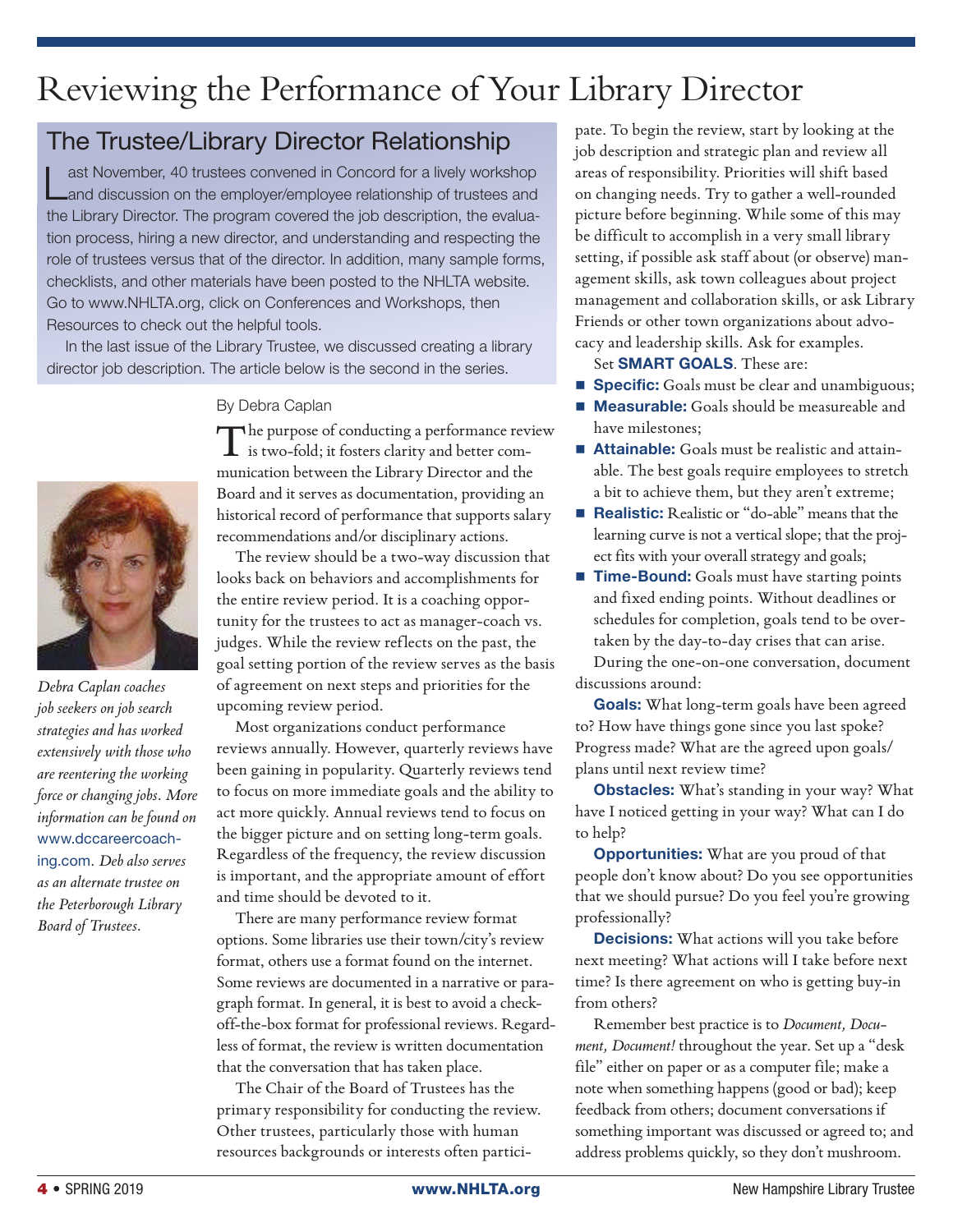# ASK MARGARET

### Storing Library Records: State Requirements, Local Policies

We have stacks of library records taking up space, and we would like to organize or potentially discard these records. What do we need to keep and for how long?

SA 91-A says, in part, that each public body or agency "shall keep and maintain all governmental records in its custody at its regular office or place of business in an accessible place . . ." However, a different statute, RSA 33-A, addresses how long—and in what format—those records must be kept.

In that chapter, RSA 33-A:3-a is probably the section we turn to most: It sets forth the length of time that more than 150 different categories of municipal records must be retained. Therefore, it is a relatively easy task to turn to this section, find the type of record you're dealing with, and see how long that record must be kept. For example, library registration cards must be kept for the current year *plus* one year, under paragraph LXVI. (As a side note, this statute is a great exercise in testing your knowledge of Roman Numerals!)

Sometimes, a record is not specifically mentioned in section :3-a. In that case, there may not be a specific *statutory* time period for keeping the record. Instead, there may be a local rule or policy, perhaps set by the municipal records committee, that addresses the length of time for keeping the record.

Once the retention period for a record has

expired, records may be destroyed or discarded; however, as long as they still exist, they remain governmental records subject to the disclosure requirements of the Right-to-Know Law. Municipalities should develop a policy regarding retention and disposal of records. The policy should include required retention periods; a set time after the end of the retention period when records will be disposed of; which official, body, or employee will review the records, decide what may be disposed of, and dispose of records; and the method of disposal.

But disposal of records is not the only way to organize and save storage space. The legislature has made several changes to the RSA Chapter 33-A to allow for electronic storage of records. Electronic municipal records listed on the disposition and retention schedule of RSA 33-A:3-a that are to be retained for 10 years or less may be retained solely electronically in their original format, if so approved by the municipal committee responsible for the records. If the records retention period exceeds 10 years, or the municipal committee does not approve retention of the record solely electronically in an approved format, the records must be transferred to paper, microfilmed, or stored in portable document format/archival (PDF/A) or another approved file format on a medium from which it is readily retrievable. Remember that, regardless of format the record is stored in, the municipality/library is responsible for maintaining all records in an accessible place and manner. RSA 33-A:5-a; RSA 91-A:4, III.



By Margaret L. Byrnes, Attorney at Law, Executive Director, NH Municipal Association NHMA

...As long as they still exist, they remain governmental records subject to the disclosure requirements of the Right-to-Know Law. Municipalities should develop a policy regarding retention and disposal of records.

### NHLTA Board of Directors 2018–19

**Mary Castelli, President** Chichester m.castelli@nhlta.org

**Susan Gaudiello, Vice President** Barrington s.gaudiello@nhlta.org

**Marty Davis, Secretary** Claremont m.davis@nhlta.org

**Mark Branoff, Treasurer** Windham m.branoff@nhlta.org

**Conrad Moses, Past President** East Kingston c.moses@nhlta.org

**Janice Clark,** Deerfield j.clark@nhlta.org

**Connie Kirwin,** Antrim c.kirwin@nhlta.org

**Ed Moran,** Bedford e.moran@nhlta.org

**Katrinka Pellecchia,** Lee k.pellecchia@nhlta.org

**Bert Saul,** Holderness b.saul@nhlta.org

#### LIAISON TO THE BOARD

**Michael York,** *Director* NH State Library

**Christine Friese,** *Assistant Director Portsmouth Library* NH Library Association

#### **MISSION**

The NHLTA assists Trustees to be knowledgeable and effective in order to serve, improve and promote New Hampshire Public Libraries.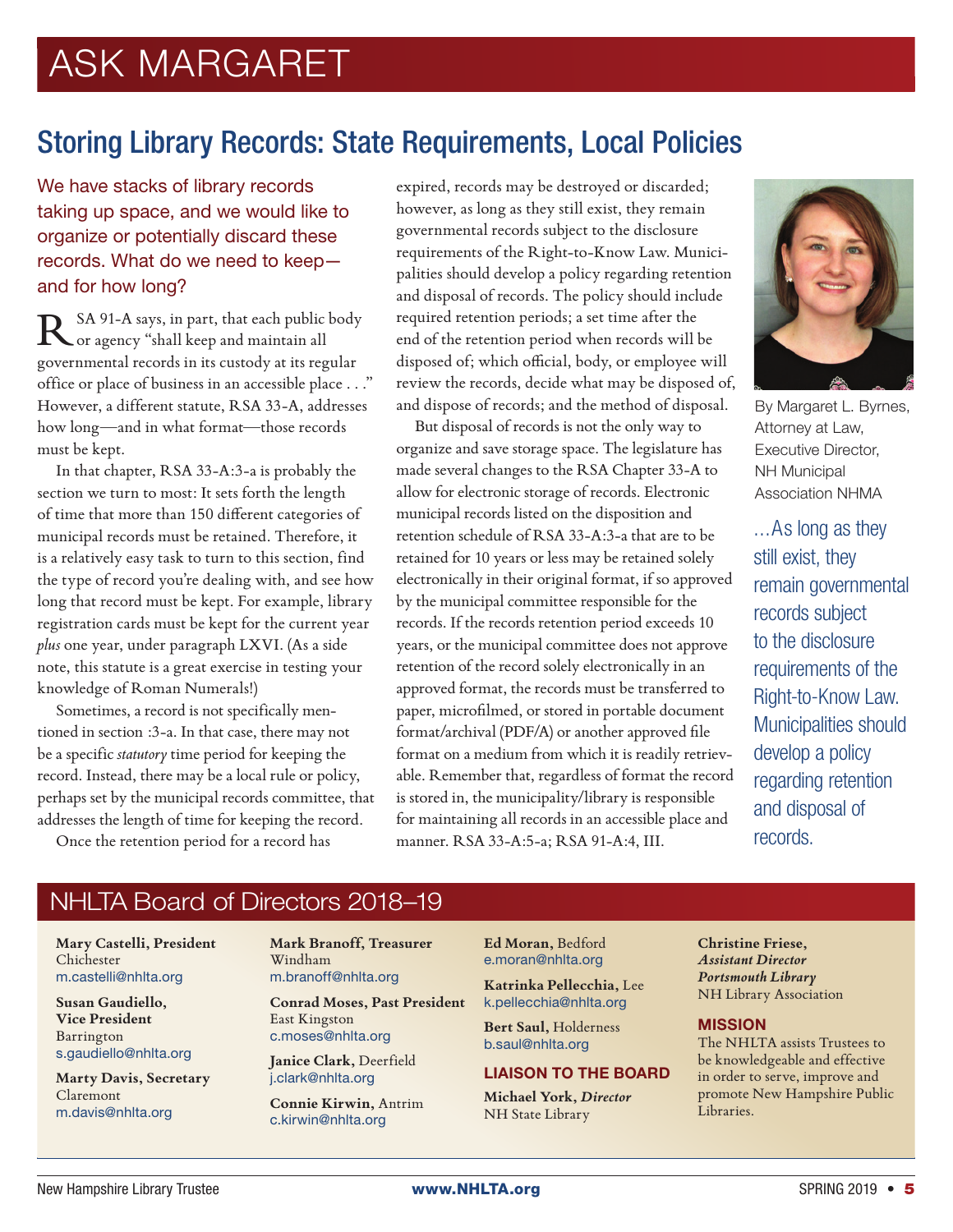# NHLTA Regional Meetings Spring Schedule

 $\tau$  HLTA is continuing to facilitate Regional Trustee Meetings as a means to help members connect with one another and benefit from our collective experience. At some meetings, we are inviting members of Friends of the Library groups to join in as well.

This spring there will be gatherings at several locations in the southern half of the state, and in the autumn we'll return to the North Country and several other regions. If your library would like to host a meeting, contact Susan Gaudiello (s.gaudiello@nhlta.org). You need to be able to accommodate a group of up to 20 people, plus parking. Hosts are expected to provide light refreshments for the attendees.

### NHLTA Awards Deadline: July 31, 2018

expecial people who have contributed<br>to the excellence of New Hampshire libraries!

- **Library of the Year**
- **Lillian Edelmann Trustee of the Year**
- **Library Director of the Year**
- Dorothy M. Little Award
- Sue Palmatier Award for Outstanding Support from a Friends of the Library Group
- Special Service Contribution Award

Award criteria and more information can be found on our website www.NHLTA.org

### NOTICE TO ALL NHLTA MEMBERS

#### April 1, 2019

Per bylaw Article X, this is notification of the proposed amendments to the NHLTA bylaws. The Board of Directors voted to recommend the following changes at the February 6, 2019 board meeting. These changes are recommended in order to improve processes and align with existing procedures.

#### Recommended changes:

- Article IV, Section 10: revision to board member attendance
- Article IV, Section 11: revision to board member removal Article VIII: revision to Parliamentary Authority

#### Key to changes:

The previous bylaw is identified by black regular type followed by the recommended change identified by *red bold italic* type.

The complete list of bylaws is on the NHLTA website: www. NHLTA.org. Please be prepared to discuss and vote on the amendments at the annual meeting on May 29, 2019. Mary Castelli, President

#### NEW HAMPSHIRE LIBRARY TRUSTEES ASSOCIATION BYLAWS

#### ARTICLE IV Board of Directors

Section 10: A Board member, who has three (3) unexcused absences from regular meetings of the Board within a twelvemonth (12-month) period, shall automatically be deemed to have submitted a resignation to the Board. The Board,

with the exception of the Board member at issue, shall, in its discretion, determine whether any absence is excused or unexcused. Upon the first and second determination that an absence is unexcused, the Secretary shall notify the Board member at issue of the determination before the next regular Board meeting. Upon the third unexcused absence, the Secretary shall inform this member by registered mail that he or she has been deemed to have submitted a resignation to the Board-

*Section 10: A Board member, who has been absent from more than three (3) regular meetings of the Board within a twelve-month (12 month) period may be subject to removal for non-attendance at the discretion of the Board.* 

Section 11: Any Board member may be removed from the Board in accordance with the disciplinary procedure in The Standard Code of Parliamentary Procedure by Alice Sturgis.

*Section 11: Any Board member may be removed from the Board in accordance with the disciplinary policy and procedure adopted by the Board.*

#### ARTICLE VIII: Parliamentary Authority

Section 1: The Standard Code of Parliamentary Procedure by Alice Sturgis shall serve as the reference guide in cases not specified in the bylaws or in event of a dispute.

*Section 1: The Standard Code of Parliamentary Procedure by Alice Sturgis shall serve as the reference guide as to parliamentary procedure in the conduct of meetings.*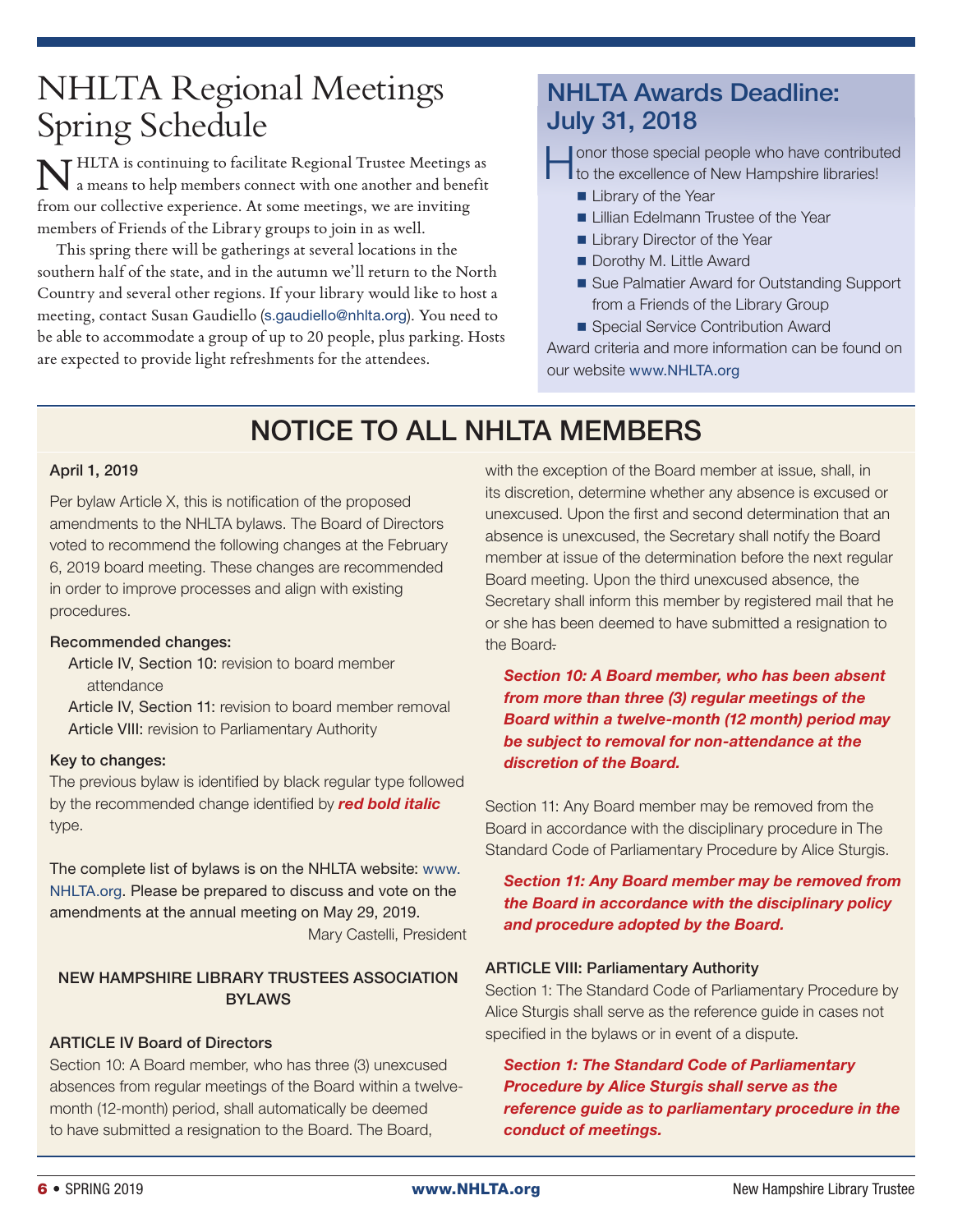

Little Free Libraries in Lebanon, Nashua, Lyme, Wilton (above), and Deering (below).

# Little Free Libraries

Chances are, no matter where you live, there's a Little Free Library near you. Currently, there are 80,000 worldwide – in 88 countries and all 50 US states.

The popular program grew out of one man's desire to honor his schoolteacher mother. In 2009, using scrap wood, Todd Bol built a small replica of a schoolhouse, filled it with

his mother's books and installed it in his front yard. A year later, this small neighborhood book exchange became the nonprofit organization known as Little Free Library. (Mr. Bol died last fall at the age of 62. His obituary can be found at www. nytimes.com/2018/10/23/obituaries/todd-bol-dead.html.)

The free libraries come in all shapes and sizes, from the schoolhouse shape originated by Mr. Bol to original designs such as the free library in Jaffrey, whose design was inspired

by the town's historic building to simpler structures which resemble cozy bookshelves. For more information on the book-sharing program, instructions on how build your own little library, and a map of locations, visit littlefreelibrary.org.

Pictures of some New Hampshire Little Free Libraries are featured here; there are others in past issues of the newsletter and on our website. Does your town have a Little Free Library? Send your photos to k.pellecchia@nhlta.org or c.kirwin@nhlta.org.

### Honoring Lillian Edelmann: NHLTA Conference Travel Reimbursements Available to Coos County Trustees

THLTA received many memorial contributions following the death of longtime NHLTA leader Lillian Edelmann last year. 'Big Lil' was a trustee in Twin Mountain and in Dalton before moving to the Concord area. Because Lil was so committed to education for trustees, especially those in the North Country, the NHLTA Board has decided to use a portion of the Edelmann Memorial Fund to support Coos County trustees who wish to attend the 2019 Spring Conference and Annual Meeting on May 29 in Manchester. We are offering \$50 to Coos County library trust-

ees which they can use to cover travel costs, including mileage, tolls, parking fees, and hotel charges. This is in addition to covering registration fees through our separate Mildred McKay Scholarship Fund.

The application process is simple: submit an application for a scholarship to cover the registration fee, and indicate in your application that you are a trustee in Coos County and would like to apply for an Edelmann Travel Expense Reimbursement as well. If we receive more than 10 applications, the winners will be selected by lottery on May 1.



**The Newsletter of the New Hampshire Library Trustees Association**

> EDITOR **Katrinka Pellecchia**

DESIGN & PAGE LAYOUT **Jill Shaffer Hammond**

**CONTRIBUTORS** Debra Caplan, Mary Castelli, Susan Gaudiello, Connie Kirwin, Bert Saul

PROOFREADING Ann Somers, Loring Webster

Email submissions and inquires to the Editor k.pellecchia@nhlta.org

The NH Library Trustee is published four times yearly by the New Hampshire Library Trustees Association (NHLTA), 25 Triangle Park Drive, Concord NH 03301.

This publication serves as a means of providing information and news to library trustees in New Hampshire.

Subscriptions are included as part of the annual membership dues for the New Hampshire Library Trustees Association. The content published is for informational purposes only and is not and should not be considered a substitute for legal advice.

> © 2019 New Hampshire Library Trustees Association

All rights reserved. No portion of this newsletter may be reproduced or republished without permission from the editor.

POSTMASTER: Address Correction Requested